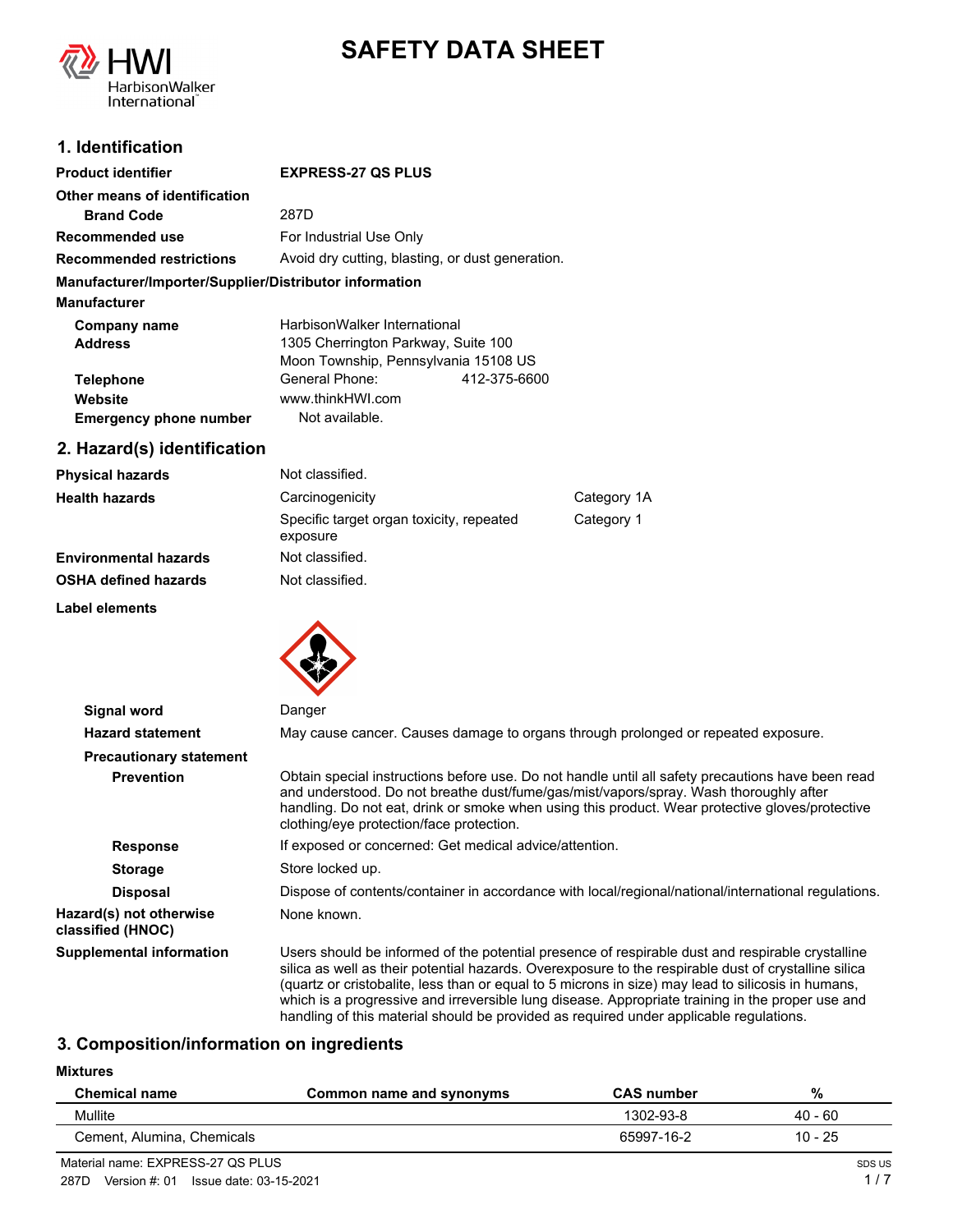| <b>Chemical name</b>                                                         | Common name and synonyms                                                                                                           | <b>CAS number</b> | $\%$       |
|------------------------------------------------------------------------------|------------------------------------------------------------------------------------------------------------------------------------|-------------------|------------|
| Cristobalite                                                                 |                                                                                                                                    | 14464-46-1        | $10 - 25$  |
| Aluminium Oxide (Non-Fibrous)                                                |                                                                                                                                    | 1344-28-1         | $2.5 - 10$ |
| Amorphous Silica                                                             | <b>Fumed Silica</b><br>Silica, crystalline free                                                                                    | 7631-86-9         | $2.5 - 10$ |
| Fumes, Silica                                                                |                                                                                                                                    | 69012-64-2        | $2.5 - 10$ |
| Other components below reportable levels                                     |                                                                                                                                    |                   | $2.5 - 10$ |
| 4. First-aid measures                                                        |                                                                                                                                    |                   |            |
| <b>Inhalation</b>                                                            | Move to fresh air. Call a physician if symptoms develop or persist.                                                                |                   |            |
| <b>Skin contact</b>                                                          | Wash off with soap and water. Get medical attention if irritation develops and persists.                                           |                   |            |
| Eye contact                                                                  | Rinse with water. Get medical attention if irritation develops and persists.                                                       |                   |            |
| Ingestion                                                                    | Rinse mouth. Get medical attention if symptoms occur.                                                                              |                   |            |
| <b>Most important</b><br>symptoms/effects, acute and<br>delayed              | Prolonged exposure may cause chronic effects.                                                                                      |                   |            |
| Indication of immediate<br>medical attention and special<br>treatment needed | Provide general supportive measures and treat symptomatically. Keep victim under observation.<br>Symptoms may be delayed.          |                   |            |
| <b>General information</b>                                                   | IF exposed or concerned: Get medical advice/attention. If you feel unwell, seek medical advice<br>(show the label where possible). |                   |            |
| 5. Fire-fighting measures                                                    |                                                                                                                                    |                   |            |
| Suitable extinguishing media                                                 | Use fire-extinguishing media appropriate for surrounding materials.                                                                |                   |            |
| Unsuitable extinguishing<br>media                                            | Not available.                                                                                                                     |                   |            |
| Specific hazards arising from<br>the chemical                                | Not applicable.                                                                                                                    |                   |            |
| Special protective equipment<br>and precautions for firefighters             | Not available.                                                                                                                     |                   |            |

#### **6. Accidental release measures**

| <b>Personal precautions,</b><br>protective equipment and<br>emergency procedures | Keep unnecessary personnel away. Keep people away from and upwind of spill/leak. Wear<br>appropriate protective equipment and clothing during clean-up. Ensure adequate ventilation. For<br>personal protection, see section 8 of the SDS.                                                       |
|----------------------------------------------------------------------------------|--------------------------------------------------------------------------------------------------------------------------------------------------------------------------------------------------------------------------------------------------------------------------------------------------|
| Methods and materials for<br>containment and cleaning up                         | Stop the flow of material, if this is without risk. Following product recovery, flush area with water.<br>Put material in suitable, covered, labeled containers. For waste disposal, see section 13 of the<br>SDS.                                                                               |
| <b>Environmental precautions</b>                                                 | Avoid discharge into drains, water courses or onto the ground.                                                                                                                                                                                                                                   |
| 7. Handling and storage                                                          |                                                                                                                                                                                                                                                                                                  |
| <b>Precautions for safe handling</b>                                             | Obtain special instructions before use. Do not handle until all safety precautions have been read<br>and understood. Keep formation of airborne dusts to a minimum. Provide appropriate exhaust<br>ventilation at places where dust is formed. Avoid prolonged exposure. When using, do not eat, |

practices. Store in tightly closed container. Store away from incompatible materials (see Section 10 of the SDS). **Conditions for safe storage, including any incompatibilities**

## **8. Exposure controls/personal protection**

#### **Occupational exposure limits**

The following constituents are the only constituents of the product which have a PEL, TLV or other recommended exposure limit. At this time, the other constituents have no known exposure limits.

drink or smoke. Should be handled in closed systems, if possible. Wear appropriate personal protective equipment. Wash hands thoroughly after handling. Observe good industrial hygiene

| <b>Components</b>                                        | US. OSHA Table Z-1 Limits for Air Contaminants (29 CFR 1910.1000)<br>Type | Value            | Form                 |
|----------------------------------------------------------|---------------------------------------------------------------------------|------------------|----------------------|
| Aluminium Oxide<br>(Non-Fibrous) (CAS<br>$1344 - 28 - 1$ | PEL                                                                       | $5 \text{ mg/m}$ | Respirable fraction. |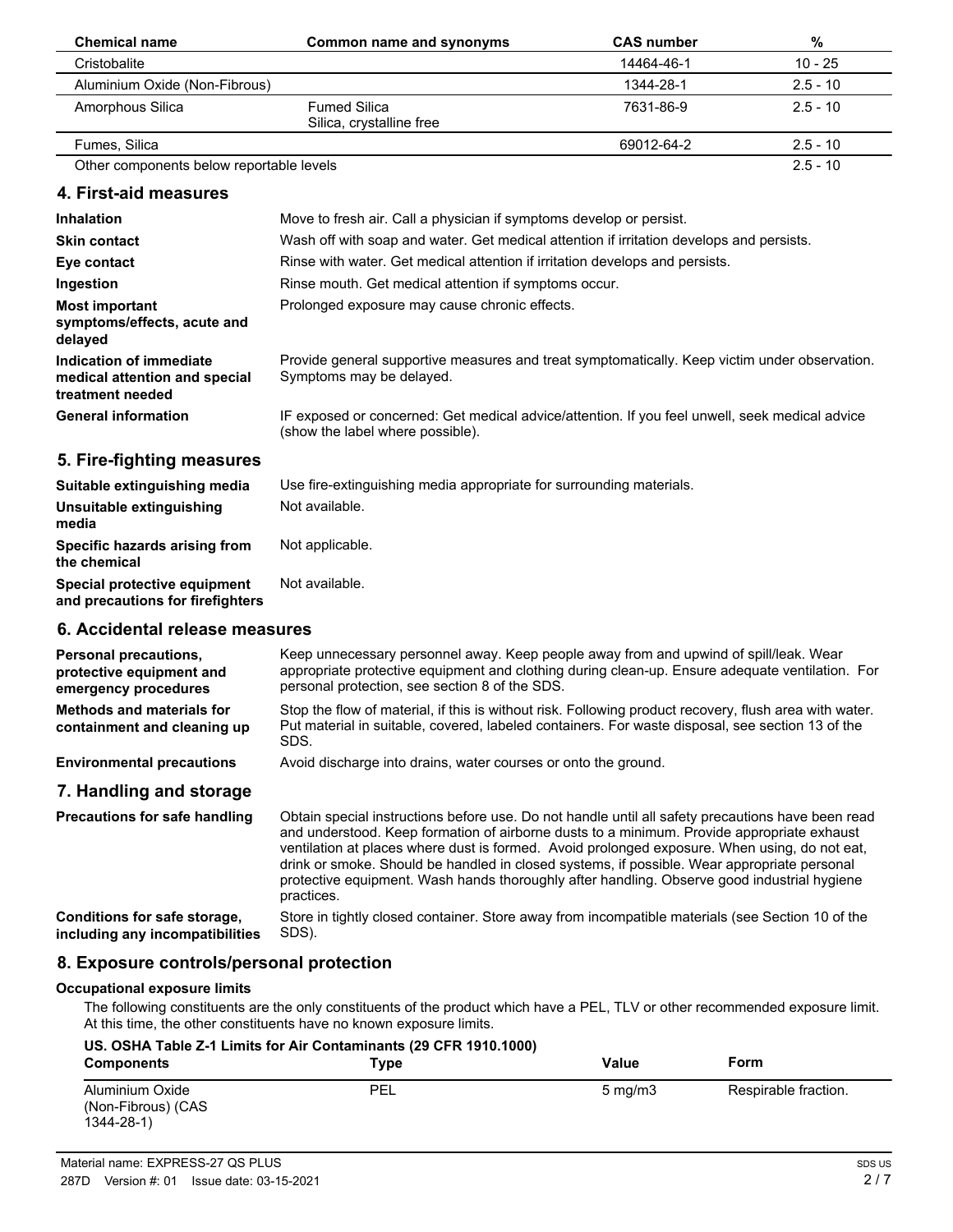| <b>Components</b>                                                | US. OSHA Table Z-1 Limits for Air Contaminants (29 CFR 1910.1000)<br><b>Type</b>                                                                                                                                                                                                                                                                                                                       | <b>Value</b>      | Form                 |
|------------------------------------------------------------------|--------------------------------------------------------------------------------------------------------------------------------------------------------------------------------------------------------------------------------------------------------------------------------------------------------------------------------------------------------------------------------------------------------|-------------------|----------------------|
|                                                                  |                                                                                                                                                                                                                                                                                                                                                                                                        | 15 mg/m3          | Total dust.          |
| Cristobalite (CAS<br>14464-46-1)                                 | PEL                                                                                                                                                                                                                                                                                                                                                                                                    | $0.05$ mg/m $3$   | Respirable dust.     |
| US. OSHA Table Z-3 (29 CFR 1910.1000)<br><b>Components</b>       | <b>Type</b>                                                                                                                                                                                                                                                                                                                                                                                            | <b>Value</b>      | Form                 |
| Aluminium Oxide<br>(Non-Fibrous) (CAS<br>1344-28-1)              | <b>TWA</b>                                                                                                                                                                                                                                                                                                                                                                                             | $5$ mg/m $3$      | Respirable fraction. |
|                                                                  |                                                                                                                                                                                                                                                                                                                                                                                                        | $15 \text{ mg/m}$ | Total dust.          |
|                                                                  |                                                                                                                                                                                                                                                                                                                                                                                                        | 50 mppcf          | Total dust.          |
|                                                                  |                                                                                                                                                                                                                                                                                                                                                                                                        | 15 mppcf          | Respirable fraction. |
| Amorphous Silica (CAS<br>7631-86-9)                              | <b>TWA</b>                                                                                                                                                                                                                                                                                                                                                                                             | $0.8$ mg/m $3$    |                      |
|                                                                  |                                                                                                                                                                                                                                                                                                                                                                                                        | 20 mppcf          |                      |
| Cristobalite (CAS<br>14464-46-1)                                 | <b>TWA</b>                                                                                                                                                                                                                                                                                                                                                                                             | $0.05$ mg/m $3$   | Respirable.          |
|                                                                  |                                                                                                                                                                                                                                                                                                                                                                                                        | 1.2 mppcf         | Respirable.          |
| Fumes, Silica (CAS<br>69012-64-2)                                | <b>TWA</b>                                                                                                                                                                                                                                                                                                                                                                                             | $0.8$ mg/m $3$    |                      |
|                                                                  |                                                                                                                                                                                                                                                                                                                                                                                                        | 20 mppcf          |                      |
| <b>US. ACGIH Threshold Limit Values</b><br><b>Components</b>     | <b>Type</b>                                                                                                                                                                                                                                                                                                                                                                                            | <b>Value</b>      | Form                 |
| Aluminium Oxide<br>(Non-Fibrous) (CAS<br>$1344 - 28 - 1$         | <b>TWA</b>                                                                                                                                                                                                                                                                                                                                                                                             | 1 $mg/m3$         | Respirable fraction. |
| Cristobalite (CAS<br>14464-46-1)                                 | <b>TWA</b>                                                                                                                                                                                                                                                                                                                                                                                             | $0.025$ mg/m3     | Respirable fraction. |
| Mullite (CAS 1302-93-8)                                          | <b>TWA</b>                                                                                                                                                                                                                                                                                                                                                                                             | 1 $mg/m3$         | Respirable fraction. |
| US. NIOSH: Pocket Guide to Chemical Hazards<br><b>Components</b> | <b>Type</b>                                                                                                                                                                                                                                                                                                                                                                                            | Value             | Form                 |
| Amorphous Silica (CAS<br>7631-86-9)                              | <b>TWA</b>                                                                                                                                                                                                                                                                                                                                                                                             | $6$ mg/m $3$      |                      |
| Cristobalite (CAS<br>14464-46-1)                                 | <b>TWA</b>                                                                                                                                                                                                                                                                                                                                                                                             | $0.05$ mg/m $3$   | Respirable dust.     |
| Fumes, Silica (CAS<br>69012-64-2)                                | TWA                                                                                                                                                                                                                                                                                                                                                                                                    | $6$ mg/m $3$      |                      |
| <b>Biological limit values</b>                                   | No biological exposure limits noted for the ingredient(s).                                                                                                                                                                                                                                                                                                                                             |                   |                      |
| <b>Exposure guidelines</b>                                       | Occupational exposure to nuisance dust (total and respirable) and respirable crystalline silica<br>should be monitored and controlled.                                                                                                                                                                                                                                                                 |                   |                      |
| Appropriate engineering<br>controls                              | Good general ventilation (typically 10 air changes per hour) should be used. Ventilation rates<br>should be matched to conditions. If applicable, use process enclosures, local exhaust ventilation,<br>or other engineering controls to maintain airborne levels below recommended exposure limits. If<br>exposure limits have not been established, maintain airborne levels to an acceptable level. |                   |                      |
| <b>Eye/face protection</b>                                       | Individual protection measures, such as personal protective equipment<br>Wear safety glasses with side shields (or goggles).                                                                                                                                                                                                                                                                           |                   |                      |
| <b>Skin protection</b>                                           |                                                                                                                                                                                                                                                                                                                                                                                                        |                   |                      |
| <b>Hand protection</b>                                           | Wear appropriate chemical resistant gloves.                                                                                                                                                                                                                                                                                                                                                            |                   |                      |
| Other                                                            | Wear appropriate chemical resistant clothing. Use of an impervious apron is recommended.                                                                                                                                                                                                                                                                                                               |                   |                      |
| <b>Respiratory protection</b>                                    | Use a NIOSH/MSHA approved respirator if there is a risk of exposure to dust/fume at levels<br>exceeding the exposure limits.                                                                                                                                                                                                                                                                           |                   |                      |
| <b>Thermal hazards</b>                                           | Wear appropriate thermal protective clothing, when necessary.                                                                                                                                                                                                                                                                                                                                          |                   |                      |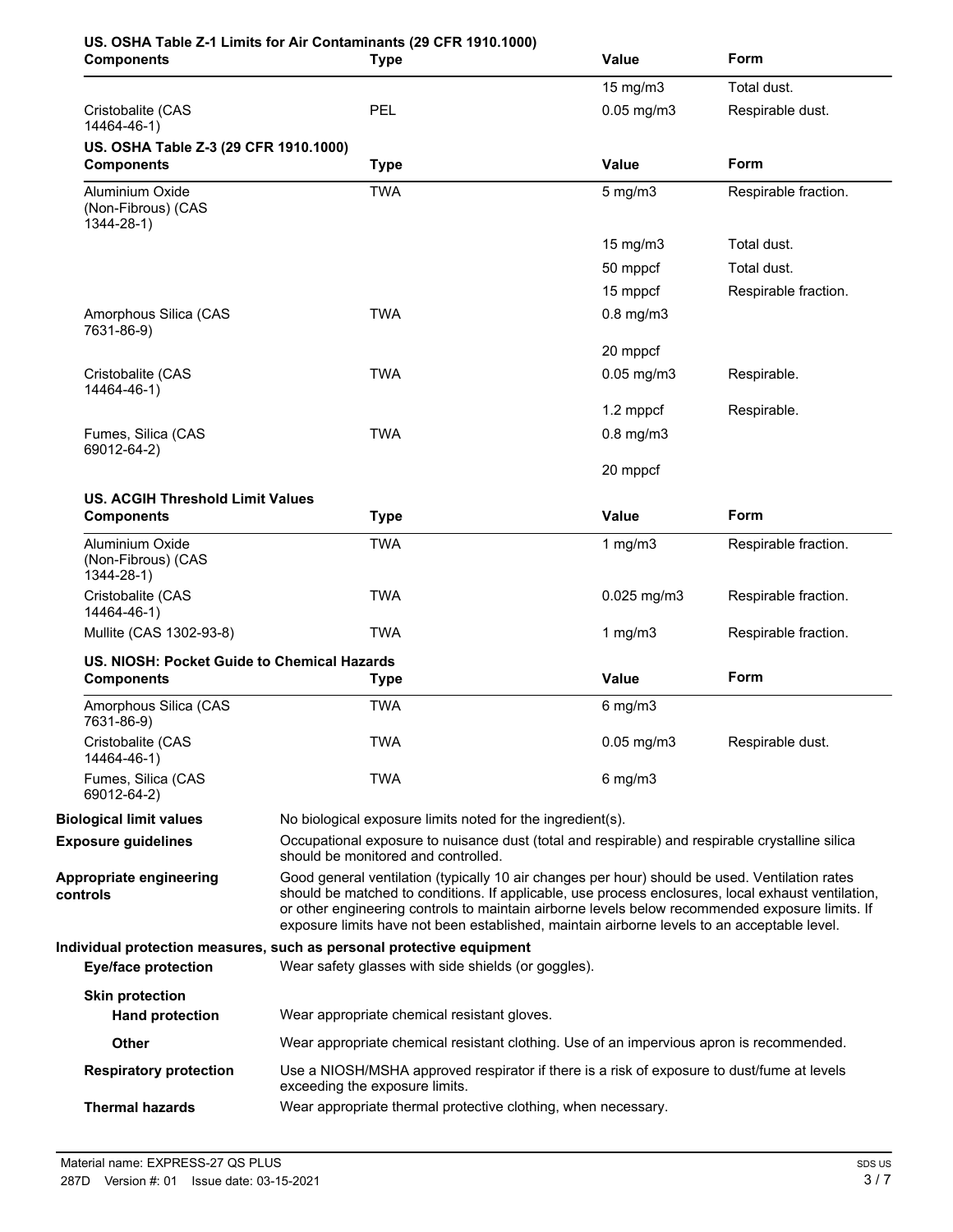

**General hygiene considerations**

Observe any medical surveillance requirements. Always observe good personal hygiene measures, such as washing after handling the material and before eating, drinking, and/or smoking. Routinely wash work clothing and protective equipment to remove contaminants.

## **9. Physical and chemical properties**

| Appearance                                        |                                                                                                                                                                                     |
|---------------------------------------------------|-------------------------------------------------------------------------------------------------------------------------------------------------------------------------------------|
| <b>Physical state</b>                             | Solid.                                                                                                                                                                              |
| <b>Form</b>                                       | Solid.                                                                                                                                                                              |
| Color                                             | Not available.                                                                                                                                                                      |
| Odor                                              | Not available.                                                                                                                                                                      |
| <b>Odor threshold</b>                             | Not available.                                                                                                                                                                      |
| рH                                                | Not available.                                                                                                                                                                      |
| Melting point/freezing point                      | Not available.                                                                                                                                                                      |
| Initial boiling point and boiling<br>range        | Not available.                                                                                                                                                                      |
| <b>Flash point</b>                                | Not available.                                                                                                                                                                      |
| <b>Evaporation rate</b>                           | Not available.                                                                                                                                                                      |
| Flammability (solid, gas)                         | Not available.                                                                                                                                                                      |
| Upper/lower flammability or explosive limits      |                                                                                                                                                                                     |
| <b>Flammability limit - lower</b><br>(%)          | Not available.                                                                                                                                                                      |
| <b>Flammability limit - upper</b><br>(%)          | Not available.                                                                                                                                                                      |
| Explosive limit - lower (%)                       | Not available.                                                                                                                                                                      |
| Explosive limit - upper (%)                       | Not available.                                                                                                                                                                      |
| Vapor pressure                                    | Not available.                                                                                                                                                                      |
| <b>Vapor density</b>                              | Not available.                                                                                                                                                                      |
| <b>Relative density</b>                           | Not available.                                                                                                                                                                      |
| Solubility(ies)                                   |                                                                                                                                                                                     |
| Solubility (water)                                | Not available.                                                                                                                                                                      |
| <b>Partition coefficient</b><br>(n-octanol/water) | Not available.                                                                                                                                                                      |
| <b>Auto-ignition temperature</b>                  | Not available.                                                                                                                                                                      |
| <b>Decomposition temperature</b>                  | Not available.                                                                                                                                                                      |
| <b>Viscosity</b>                                  | Not available.                                                                                                                                                                      |
| <b>Other information</b>                          |                                                                                                                                                                                     |
| <b>Explosive properties</b>                       | Not explosive.                                                                                                                                                                      |
| <b>Oxidizing properties</b>                       | Not oxidizing.                                                                                                                                                                      |
| 10. Stability and reactivity                      |                                                                                                                                                                                     |
| <b>Reactivity</b>                                 | The product is stable and non-reactive under normal conditions of use, storage and transport.                                                                                       |
| <b>Chemical stability</b>                         | Material is stable under normal conditions.                                                                                                                                         |
| <b>Possibility of hazardous</b><br>reactions      | No dangerous reaction known under conditions of normal use.                                                                                                                         |
| <b>Conditions to avoid</b>                        | Contact with incompatible materials.                                                                                                                                                |
| Incompatible materials                            | Strong oxidizing agents.<br>Incompatibility is based strictly upon potential theoretical reactions between chemicals and may<br>not be specific to industrial application exposure. |
| <b>Hazardous decomposition</b><br>products        | No hazardous decomposition products are known.                                                                                                                                      |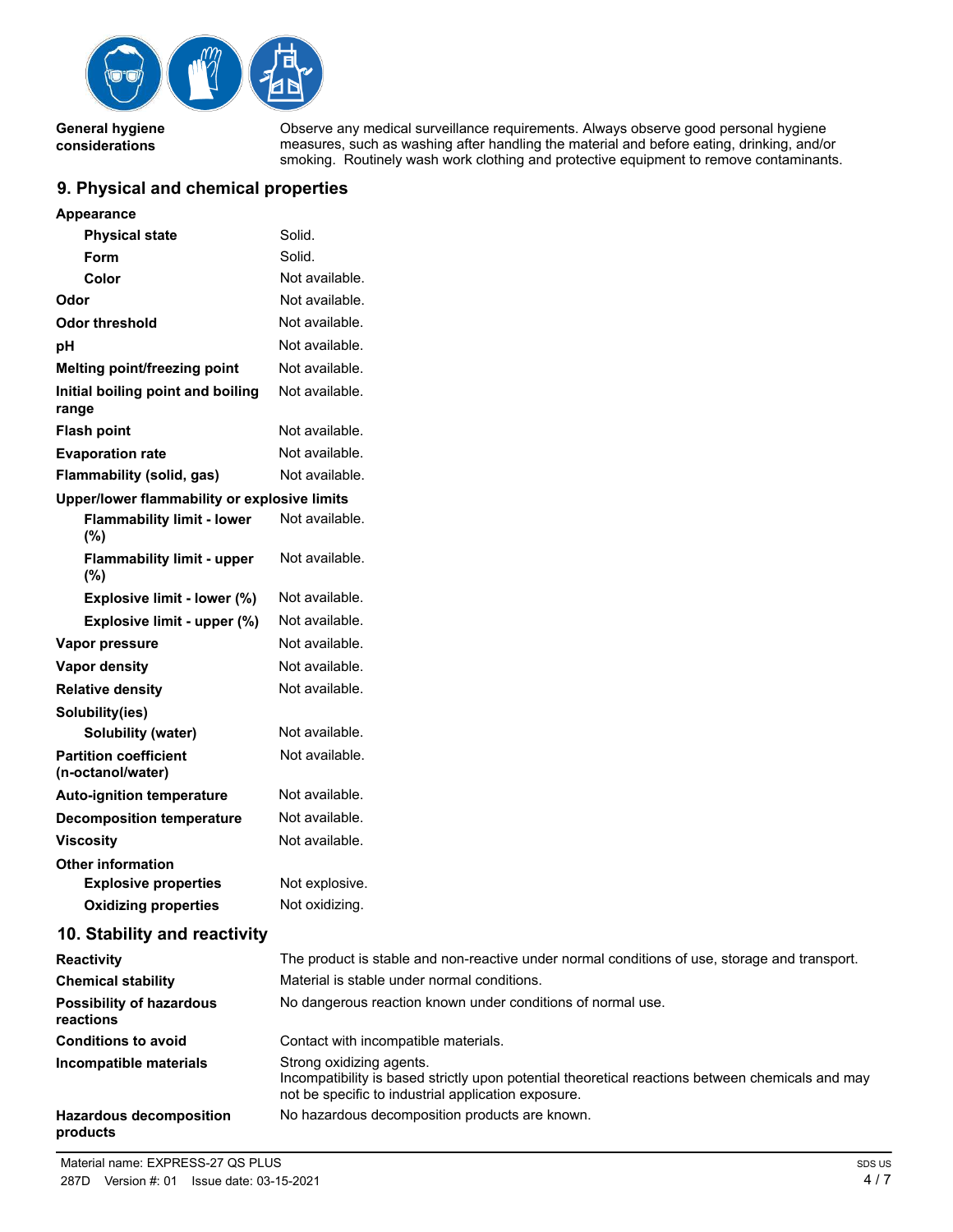## **11. Toxicological information**

## **Information on likely routes of exposure**

| Inhalation                                                                                          | Prolonged inhalation may be harmful.                                                                                                                                                                                                                                                                                                                                                                                                                                                                                                                                                                                                                                                                                                                                                                                                                                                                                                                                                                                                                                                                                                                                                                                                                                                                                                                                                                                                                                                                                                                                                               |  |
|-----------------------------------------------------------------------------------------------------|----------------------------------------------------------------------------------------------------------------------------------------------------------------------------------------------------------------------------------------------------------------------------------------------------------------------------------------------------------------------------------------------------------------------------------------------------------------------------------------------------------------------------------------------------------------------------------------------------------------------------------------------------------------------------------------------------------------------------------------------------------------------------------------------------------------------------------------------------------------------------------------------------------------------------------------------------------------------------------------------------------------------------------------------------------------------------------------------------------------------------------------------------------------------------------------------------------------------------------------------------------------------------------------------------------------------------------------------------------------------------------------------------------------------------------------------------------------------------------------------------------------------------------------------------------------------------------------------------|--|
| <b>Skin contact</b>                                                                                 | No adverse effects due to skin contact are expected.                                                                                                                                                                                                                                                                                                                                                                                                                                                                                                                                                                                                                                                                                                                                                                                                                                                                                                                                                                                                                                                                                                                                                                                                                                                                                                                                                                                                                                                                                                                                               |  |
| Eye contact                                                                                         | Direct contact with eyes may cause temporary irritation.                                                                                                                                                                                                                                                                                                                                                                                                                                                                                                                                                                                                                                                                                                                                                                                                                                                                                                                                                                                                                                                                                                                                                                                                                                                                                                                                                                                                                                                                                                                                           |  |
| Ingestion                                                                                           | Expected to be a low ingestion hazard.                                                                                                                                                                                                                                                                                                                                                                                                                                                                                                                                                                                                                                                                                                                                                                                                                                                                                                                                                                                                                                                                                                                                                                                                                                                                                                                                                                                                                                                                                                                                                             |  |
| Symptoms related to the<br>physical, chemical and<br>toxicological characteristics                  | Direct contact with eyes may cause temporary irritation.                                                                                                                                                                                                                                                                                                                                                                                                                                                                                                                                                                                                                                                                                                                                                                                                                                                                                                                                                                                                                                                                                                                                                                                                                                                                                                                                                                                                                                                                                                                                           |  |
| Information on toxicological effects                                                                |                                                                                                                                                                                                                                                                                                                                                                                                                                                                                                                                                                                                                                                                                                                                                                                                                                                                                                                                                                                                                                                                                                                                                                                                                                                                                                                                                                                                                                                                                                                                                                                                    |  |
| <b>Acute toxicity</b>                                                                               | Not known.                                                                                                                                                                                                                                                                                                                                                                                                                                                                                                                                                                                                                                                                                                                                                                                                                                                                                                                                                                                                                                                                                                                                                                                                                                                                                                                                                                                                                                                                                                                                                                                         |  |
| <b>Skin corrosion/irritation</b>                                                                    | Prolonged skin contact may cause temporary irritation.                                                                                                                                                                                                                                                                                                                                                                                                                                                                                                                                                                                                                                                                                                                                                                                                                                                                                                                                                                                                                                                                                                                                                                                                                                                                                                                                                                                                                                                                                                                                             |  |
| Serious eye damage/eye<br>irritation                                                                | Direct contact with eyes may cause temporary irritation.                                                                                                                                                                                                                                                                                                                                                                                                                                                                                                                                                                                                                                                                                                                                                                                                                                                                                                                                                                                                                                                                                                                                                                                                                                                                                                                                                                                                                                                                                                                                           |  |
| Respiratory or skin sensitization                                                                   |                                                                                                                                                                                                                                                                                                                                                                                                                                                                                                                                                                                                                                                                                                                                                                                                                                                                                                                                                                                                                                                                                                                                                                                                                                                                                                                                                                                                                                                                                                                                                                                                    |  |
| <b>Respiratory sensitization</b>                                                                    | Not a respiratory sensitizer.                                                                                                                                                                                                                                                                                                                                                                                                                                                                                                                                                                                                                                                                                                                                                                                                                                                                                                                                                                                                                                                                                                                                                                                                                                                                                                                                                                                                                                                                                                                                                                      |  |
| <b>Skin sensitization</b>                                                                           | This product is not expected to cause skin sensitization.                                                                                                                                                                                                                                                                                                                                                                                                                                                                                                                                                                                                                                                                                                                                                                                                                                                                                                                                                                                                                                                                                                                                                                                                                                                                                                                                                                                                                                                                                                                                          |  |
| <b>Germ cell mutagenicity</b>                                                                       | No data available to indicate product or any components present at greater than 0.1% are<br>mutagenic or genotoxic.                                                                                                                                                                                                                                                                                                                                                                                                                                                                                                                                                                                                                                                                                                                                                                                                                                                                                                                                                                                                                                                                                                                                                                                                                                                                                                                                                                                                                                                                                |  |
| Carcinogenicity                                                                                     | In 1997, IARC (the International Agency for Research on Cancer) concluded that crystalline silica<br>inhaled from occupational sources can cause lung cancer in humans. However in making the<br>overall evaluation, IARC noted that "carcinogenicity was not detected in all industrial<br>circumstances studied. Carcinogenicity may be dependent on inherent characteristics of the<br>crystalline silica or on external factors affecting its biological activity or distribution of its<br>polymorphs." (IARC Monographs on the evaluation of the carcinogenic risks of chemicals to<br>humans, Silica, silicates dust and organic fibres, 1997, Vol. 68, IARC, Lyon, France.) In June<br>2003, SCOEL (the EU Scientific Committee on Occupational Exposure Limits) concluded that the<br>main effect in humans of the inhalation of respirable crystalline silica dust is silicosis. "There is<br>sufficient information to conclude that the relative risk of lung cancer is increased in persons with<br>silicosis (and, apparently, not in employees without silicosis exposed to silica dust in quarries and<br>in the ceramic industry). Therefore, preventing the onset of silicosis will also reduce the cancer<br>risk" (SCOEL SUM Doc 94-final, June 2003) According to the current state of the art, worker<br>protection against silicosis can be consistently assured by respecting the existing regulatory<br>occupational exposure limits. May cause cancer. Occupational exposure to respirable dust and<br>respirable crystalline silica should be monitored and controlled. |  |
| IARC Monographs. Overall Evaluation of Carcinogenicity                                              |                                                                                                                                                                                                                                                                                                                                                                                                                                                                                                                                                                                                                                                                                                                                                                                                                                                                                                                                                                                                                                                                                                                                                                                                                                                                                                                                                                                                                                                                                                                                                                                                    |  |
| Amorphous Silica (CAS 7631-86-9)<br>Cristobalite (CAS 14464-46-1)<br>Fumes, Silica (CAS 69012-64-2) | 3 Not classifiable as to carcinogenicity to humans.<br>1 Carcinogenic to humans.<br>3 Not classifiable as to carcinogenicity to humans.                                                                                                                                                                                                                                                                                                                                                                                                                                                                                                                                                                                                                                                                                                                                                                                                                                                                                                                                                                                                                                                                                                                                                                                                                                                                                                                                                                                                                                                            |  |
| Cristobalite (CAS 14464-46-1)                                                                       | OSHA Specifically Regulated Substances (29 CFR 1910.1001-1052)<br>Cancer                                                                                                                                                                                                                                                                                                                                                                                                                                                                                                                                                                                                                                                                                                                                                                                                                                                                                                                                                                                                                                                                                                                                                                                                                                                                                                                                                                                                                                                                                                                           |  |
|                                                                                                     | US. National Toxicology Program (NTP) Report on Carcinogens                                                                                                                                                                                                                                                                                                                                                                                                                                                                                                                                                                                                                                                                                                                                                                                                                                                                                                                                                                                                                                                                                                                                                                                                                                                                                                                                                                                                                                                                                                                                        |  |
| Cristobalite (CAS 14464-46-1)                                                                       | Known To Be Human Carcinogen.<br>Reasonably Anticipated to be a Human Carcinogen.                                                                                                                                                                                                                                                                                                                                                                                                                                                                                                                                                                                                                                                                                                                                                                                                                                                                                                                                                                                                                                                                                                                                                                                                                                                                                                                                                                                                                                                                                                                  |  |
| <b>Reproductive toxicity</b>                                                                        | This product is not expected to cause reproductive or developmental effects.                                                                                                                                                                                                                                                                                                                                                                                                                                                                                                                                                                                                                                                                                                                                                                                                                                                                                                                                                                                                                                                                                                                                                                                                                                                                                                                                                                                                                                                                                                                       |  |
| Specific target organ toxicity -<br>single exposure                                                 | Not classified.                                                                                                                                                                                                                                                                                                                                                                                                                                                                                                                                                                                                                                                                                                                                                                                                                                                                                                                                                                                                                                                                                                                                                                                                                                                                                                                                                                                                                                                                                                                                                                                    |  |
| Specific target organ toxicity -<br>repeated exposure                                               | Causes damage to organs through prolonged or repeated exposure.                                                                                                                                                                                                                                                                                                                                                                                                                                                                                                                                                                                                                                                                                                                                                                                                                                                                                                                                                                                                                                                                                                                                                                                                                                                                                                                                                                                                                                                                                                                                    |  |
| <b>Aspiration hazard</b>                                                                            | Not an aspiration hazard.                                                                                                                                                                                                                                                                                                                                                                                                                                                                                                                                                                                                                                                                                                                                                                                                                                                                                                                                                                                                                                                                                                                                                                                                                                                                                                                                                                                                                                                                                                                                                                          |  |
| <b>Chronic effects</b>                                                                              | Causes damage to organs through prolonged or repeated exposure. Prolonged inhalation may be<br>harmful. Prolonged exposure may cause chronic effects.                                                                                                                                                                                                                                                                                                                                                                                                                                                                                                                                                                                                                                                                                                                                                                                                                                                                                                                                                                                                                                                                                                                                                                                                                                                                                                                                                                                                                                              |  |
| 12. Ecological information                                                                          |                                                                                                                                                                                                                                                                                                                                                                                                                                                                                                                                                                                                                                                                                                                                                                                                                                                                                                                                                                                                                                                                                                                                                                                                                                                                                                                                                                                                                                                                                                                                                                                                    |  |
| <b>Ecotoxicity</b>                                                                                  | The product is not classified as environmentally hazardous. However, this does not exclude the<br>possibility that large or frequent spills can have a harmful or damaging effect on the environment.                                                                                                                                                                                                                                                                                                                                                                                                                                                                                                                                                                                                                                                                                                                                                                                                                                                                                                                                                                                                                                                                                                                                                                                                                                                                                                                                                                                              |  |
| Persistence and degradability                                                                       | No data is available on the degradability of any ingredients in the mixture.                                                                                                                                                                                                                                                                                                                                                                                                                                                                                                                                                                                                                                                                                                                                                                                                                                                                                                                                                                                                                                                                                                                                                                                                                                                                                                                                                                                                                                                                                                                       |  |
| <b>Bioaccumulative potential</b>                                                                    | No data available.                                                                                                                                                                                                                                                                                                                                                                                                                                                                                                                                                                                                                                                                                                                                                                                                                                                                                                                                                                                                                                                                                                                                                                                                                                                                                                                                                                                                                                                                                                                                                                                 |  |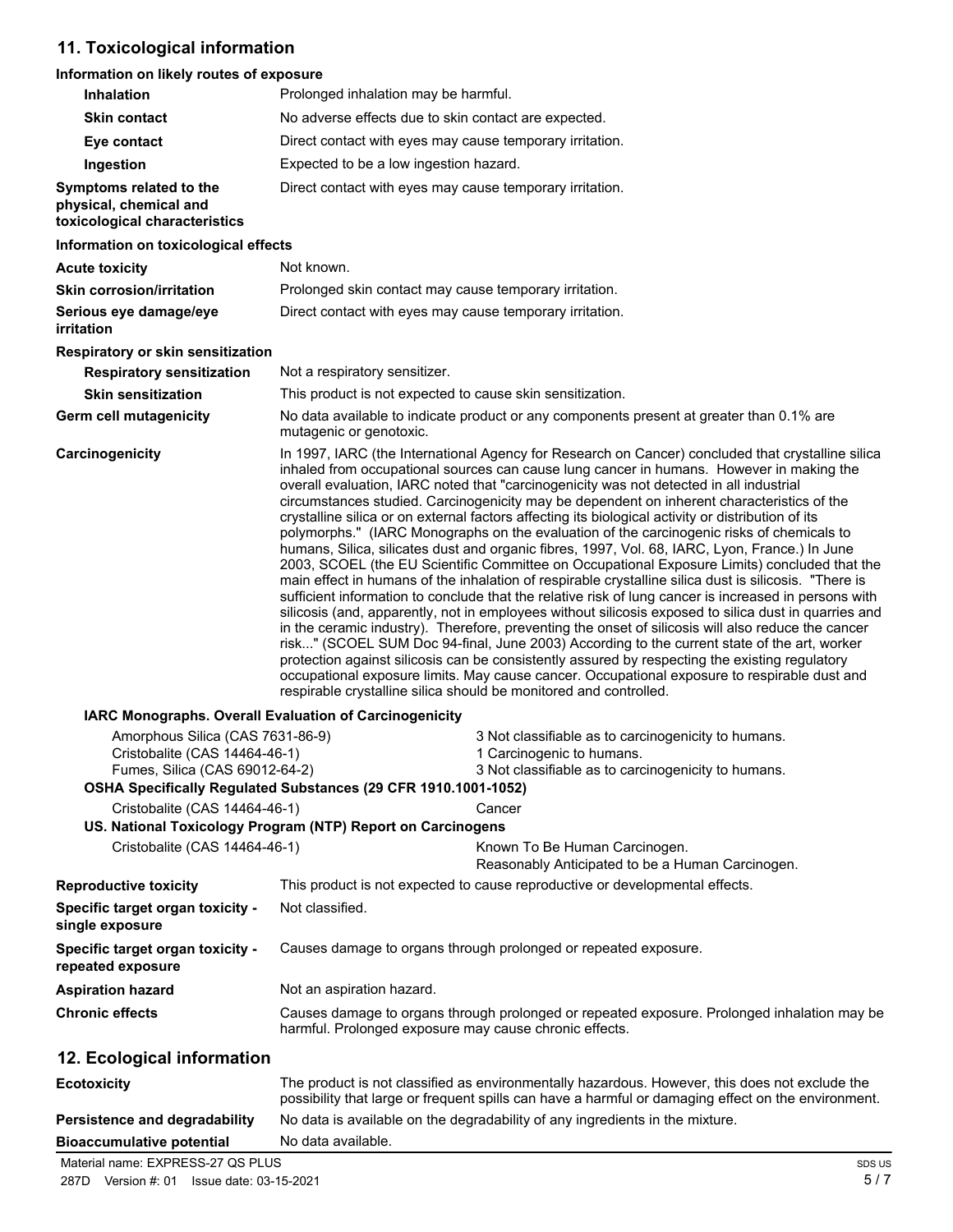| <b>Mobility in soil</b> | No data available.                                                                                                                                                                         |
|-------------------------|--------------------------------------------------------------------------------------------------------------------------------------------------------------------------------------------|
| Other adverse effects   | No other adverse environmental effects (e.g. ozone depletion, photochemical ozone creation<br>potential, endocrine disruption, global warming potential) are expected from this component. |

### **13. Disposal considerations**

| <b>Disposal instructions</b>             | This product, in its present state, when discarded or disposed of, is not a hazardous waste<br>according to Federal regulations (40 CFR 261.4 (b)(4)). Under RCRA, it is the responsibility of the<br>user of the product to determine, at the time of disposal, whether the product meets RCRA criteria<br>for hazardous waste. |
|------------------------------------------|----------------------------------------------------------------------------------------------------------------------------------------------------------------------------------------------------------------------------------------------------------------------------------------------------------------------------------|
| Hazardous waste code                     | Since this product is used in several industries, no Waste Code can be provided by the supplier.<br>The Waste Code should be determined in arrangement with your waste disposal partner or the<br>responsible authority.                                                                                                         |
| Waste from residues / unused<br>products | Not available.                                                                                                                                                                                                                                                                                                                   |
| Contaminated packaging                   | Not available.                                                                                                                                                                                                                                                                                                                   |
| 14. Transport information                |                                                                                                                                                                                                                                                                                                                                  |

**DOT**

Not regulated as dangerous goods.

#### **IATA**

Not regulated as dangerous goods.

#### **IMDG**

Not regulated as dangerous goods.

#### **Transport in bulk according to** Not applicable. **Annex II of MARPOL 73/78 and the IBC Code**

### **15. Regulatory information**

**US federal regulations**

This product is a "Hazardous Chemical" as defined by the OSHA Hazard Communication Standard, 29 CFR 1910.1200. All chemical substances in this product are listed on the TSCA chemical substance inventory where required.

#### **TSCA Section 12(b) Export Notification (40 CFR 707, Subpt. D)**

Not regulated.

#### **CERCLA Hazardous Substance List (40 CFR 302.4)**

Not listed.

#### **SARA 304 Emergency release notification**

Not regulated.

#### **OSHA Specifically Regulated Substances (29 CFR 1910.1001-1052)**

Cristobalite (CAS 14464-46-1) Cancer lung effects immune system effects kidney effects

#### **Superfund Amendments and Reauthorization Act of 1986 (SARA)**

| <b>SARA 302 Extremely hazardous substance</b><br>Not listed.                           |                                                                                 |                   |            |
|----------------------------------------------------------------------------------------|---------------------------------------------------------------------------------|-------------------|------------|
| SARA 311/312 Hazardous<br>chemical                                                     | Yes                                                                             |                   |            |
| <b>Classified hazard</b><br>categories                                                 | Carcinogenicity<br>Specific target organ toxicity (single or repeated exposure) |                   |            |
| SARA 313 (TRI reporting)                                                               |                                                                                 |                   |            |
| <b>Chemical name</b>                                                                   |                                                                                 | <b>CAS number</b> | $%$ by wt. |
| Aluminium Oxide (Non-Fibrous)                                                          |                                                                                 | 1344-28-1         | $2.5 - 10$ |
| Other federal regulations                                                              |                                                                                 |                   |            |
| Clean Air Act (CAA) Section 112 Hazardous Air Pollutants (HAPs) List<br>Not regulated. |                                                                                 |                   |            |
| Clean Air Act (CAA) Section 112(r) Accidental Release Prevention (40 CFR 68.130)       |                                                                                 |                   |            |

Not regulated.